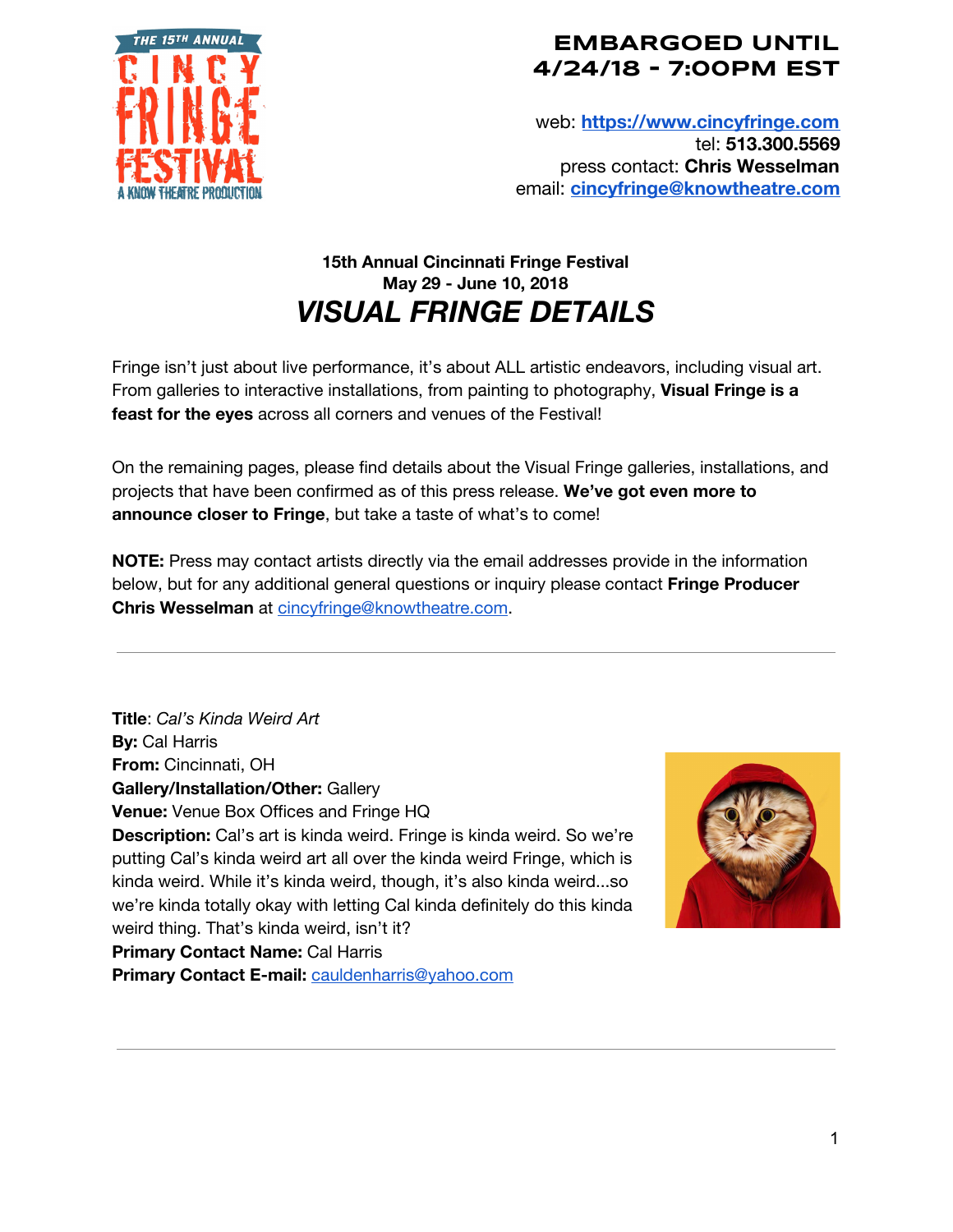

web: **[https://www.cincyfringe.com](https://www.cincyfringe.com/)** tel: **513.300.5569** press contact: **Chris Wesselman** email: **[cincyfringe@knowtheatre.com](mailto:cincyfringe@knowtheatre.com)**

**Title**: *Fringe: A History in Murals* **By:** Xylene (formerly Higher Level Art) **From:** Cincinnati, OH **Gallery/Installation/Other:** Gallery **Venue:** Fringe HQ

**Description:** Over the years Fringe has welcome the talented artists at Xylene (and formerly as Higher Level Art) to grace a side of Know Theatre (Fringe HQ) with one of their fantastic murals. For our 15th Anniversary, we'll feature a gallery highlighting each and every mural composed for Fringe over the years.



**Artist/Company Biography:** Xylene is a creative force. A crew of artists that specialize in murals, illustration and design. They create

exciting and engaging work for a wide range of clients, with an emphasis on high standards of craft and execution.

**Primary Contact Name:** Matthew Dayler **Primary Contact E-mail:** [mdayler@gmail.com](mailto:mdayler@gmail.com)

**Title**: *Fringe Faces* **By:** Dan R. Winters Photography **From:** Cincinnati, OH

**Gallery/Installation/Other:** Other (Live Photography Sessions) **Venue:** Multiple locations. *Dates and times TBA on 5/16.*

**Description:** Fringe Faces features a portable photo booth helmed by Dan Winters that will appear during specific Fringe events. Portraits are taken in no more than 5 minutes and collection of the best photos will displayed throughout the Festival. Fringe Faces captures the frantic joy of Fringe while keeping up with its frantic pace.

**Artist/Company Biography:** Dan R Winters is a Cincinnati based photographer looking to capture life through the lens of his camera.



His appreciation of nature plays a large part in his style and content. His love of abstract modern art and light round out his images. His theme projects also explore gender politics and sexual identity which he examines through emotional growth mixed with outright silliness.

**Primary Contact Name:** Dan R Winters

**Primary Contact E-mail:** [dan.r.winters@gmail.com](mailto:dan.r.winters@gmail.com)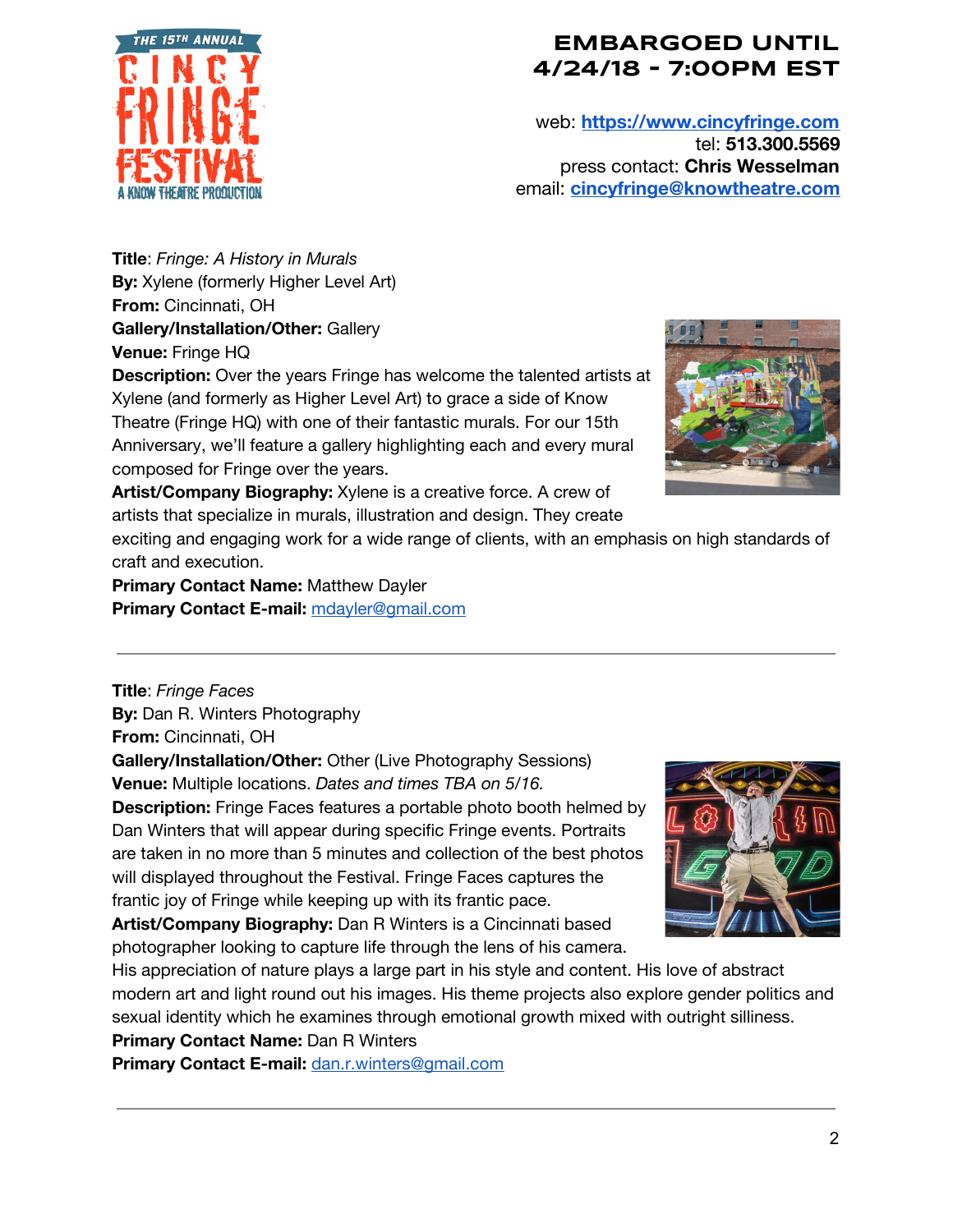

web: **[https://www.cincyfringe.com](https://www.cincyfringe.com/)** tel: **513.300.5569** press contact: **Chris Wesselman** email: **[cincyfringe@knowtheatre.com](mailto:cincyfringe@knowtheatre.com)**

**Title**: *On the Fence* **By:** Assorted Artists - and YOU! **From:** Cincinnati, OH **Gallery/Installation/Other:** Installation (Interactive) **Venue:** The ARTing Lot (12th and Jackson Streets) **Description:** In 2017, Fringe took over the fence surrounding the parking lot neighboring Know Theatre to provide space for artists and the general public to get creative. This year we've got more of the same and it's up to you to decide how things look. **Primary Contact Name:** Chris Wesselman

**Primary Contact E-mail:** [cincyfringe@knowtheatre.com](mailto:cincyfringe@knowtheatre.com)



**Title**: *Sick Beet Stitch* **By:** Robyn Novak **From:** Cincinnati, OH **Gallery/Installation/Other:** Gallery **Venue:** Fringe HQ

**Description:** Back again for 2018, Sick Beet Stitch will display some of their favorite embroidery pieces in a collection that reflects Robyn's turbulent thoughts and feelings of being a 20-something in 2017 2018. This includes reactions to our current political environment, Robyn's love/hate relationship with pop culture obsessions, and her constant search for clarity as she defines her adulthood.

**Primary Contact Name:** Robyn Novak

**Primary Contact E-mail:** [sickbeetstitch@gmail.com](mailto:sickbeetstitch@gmail.com)